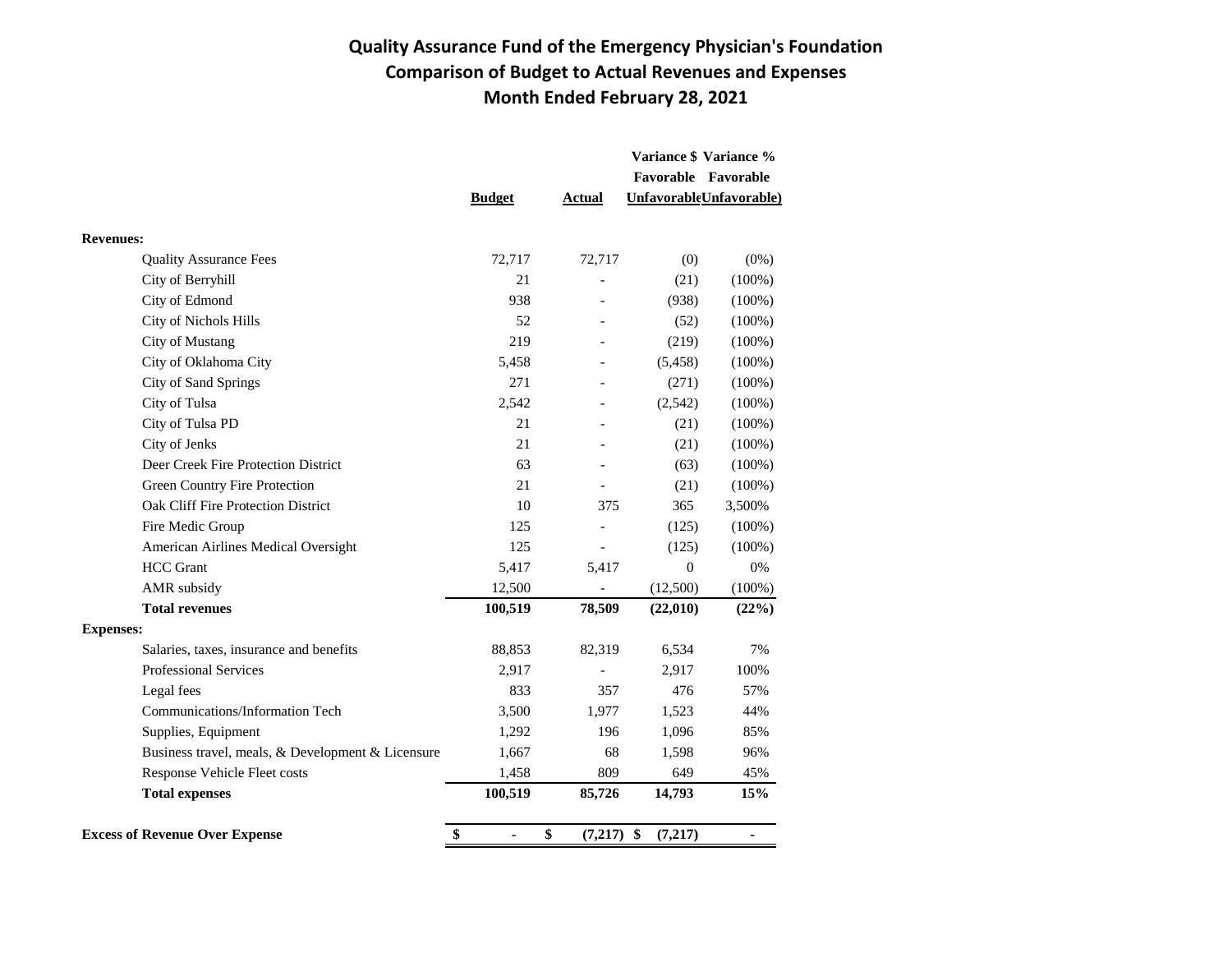## **Quality Assurance Fund of the Emergency Physician's Foundation Comparision of Budget to Actual Revenues and Expenses Year to Date February 28, 2021**

|                                                   |                                |                     |                  | Variance \$ Variance %          |
|---------------------------------------------------|--------------------------------|---------------------|------------------|---------------------------------|
|                                                   |                                |                     | Favorable        | Favorable                       |
|                                                   | <b>Budget</b>                  | Actual              |                  | <b>Unfavorable Unfavorable)</b> |
| <b>Revenues:</b>                                  |                                |                     |                  |                                 |
| <b>Quality Assurance Fees</b>                     | 581,737                        | 581,737             | (0)              | $(0\%)$                         |
| City of Berryhill                                 | 167                            |                     | (167)            | $(100\%)$                       |
| City of Edmond                                    | 7,500                          |                     | (7,500)          | $(100\%)$                       |
| <b>City of Nichols Hills</b>                      | 417                            |                     | (417)            | $(100\%)$                       |
| <b>City of Mustang</b>                            | 1,750                          | 2,000               | 250              | 14%                             |
| City of Oklahoma City                             | 43,667                         |                     | (43, 667)        | $(100\%)$                       |
| City of Sand Springs                              | 2,167                          |                     | (2,167)          | $(100\%)$                       |
| City of Tulsa                                     | 20,333                         | 30,500              | 10,167           | 50%                             |
| City of Tulsa PD                                  | 167                            |                     | (167)            | $(100\%)$                       |
| City of Jenks                                     | 167                            |                     | (167)            | $(100\%)$                       |
| Deer Creek Fire Protection District               | 500                            |                     | (500)            | $(100\%)$                       |
| Green Country Fire Protection                     | 167                            | $\overline{a}$      | (167)            | $(100\%)$                       |
| Oak Cliff Fire Protection District                | 83                             | 375                 | 292              | 350%                            |
| Fire Medic Group                                  | 1,000                          | $\overline{a}$      | (1,000)          | $(100\%)$                       |
| American Airlines Medical Oversight               | 1,000                          | $\overline{a}$      | (1,000)          | $(100\%)$                       |
| <b>HCC</b> Grant                                  | 43,333                         | 43,334              | $\boldsymbol{0}$ | $0\%$                           |
| AMR subsidy                                       | 100,000                        | 41,667              | (58, 333)        | (58%)                           |
| <b>Total revenues</b>                             | 804,153                        | 699,612             | (104, 541)       | (13%)                           |
| <b>Expenses:</b>                                  |                                |                     |                  |                                 |
| Salaries, taxes, insurance and benefits           | 710,820                        | 721,187             | (10, 367)        | $(1\%)$                         |
| <b>Professional Services</b>                      | 23,333                         | 13,390              | 9,943            | 43%                             |
| Legal fees                                        | 6,667                          | 1,112               | 5,555            | 83%                             |
| Communications/Information Tech                   | 28,000                         | 11,762              | 16,238           | 58%                             |
| Supplies, Equipment                               | 10,333                         | 8,109               | 2,224            | 22%                             |
| Business travel, meals, & development & licensure | 13,333                         | 4,703               | 8,630            | 65%                             |
| Response Vehicle Fleet costs                      | 11,667                         | 18,580              | (6,914)          | (59%)                           |
| <b>Total expenses</b>                             | 804,153                        | 778,844             | 25,310           | 3%                              |
| <b>Excess of Revenue Over Expense</b>             | \$<br>$\overline{\phantom{a}}$ | \$<br>$(79,232)$ \$ | (79, 232)        | $\frac{1}{2}$                   |

\*\*Handtevy was moved to professional services